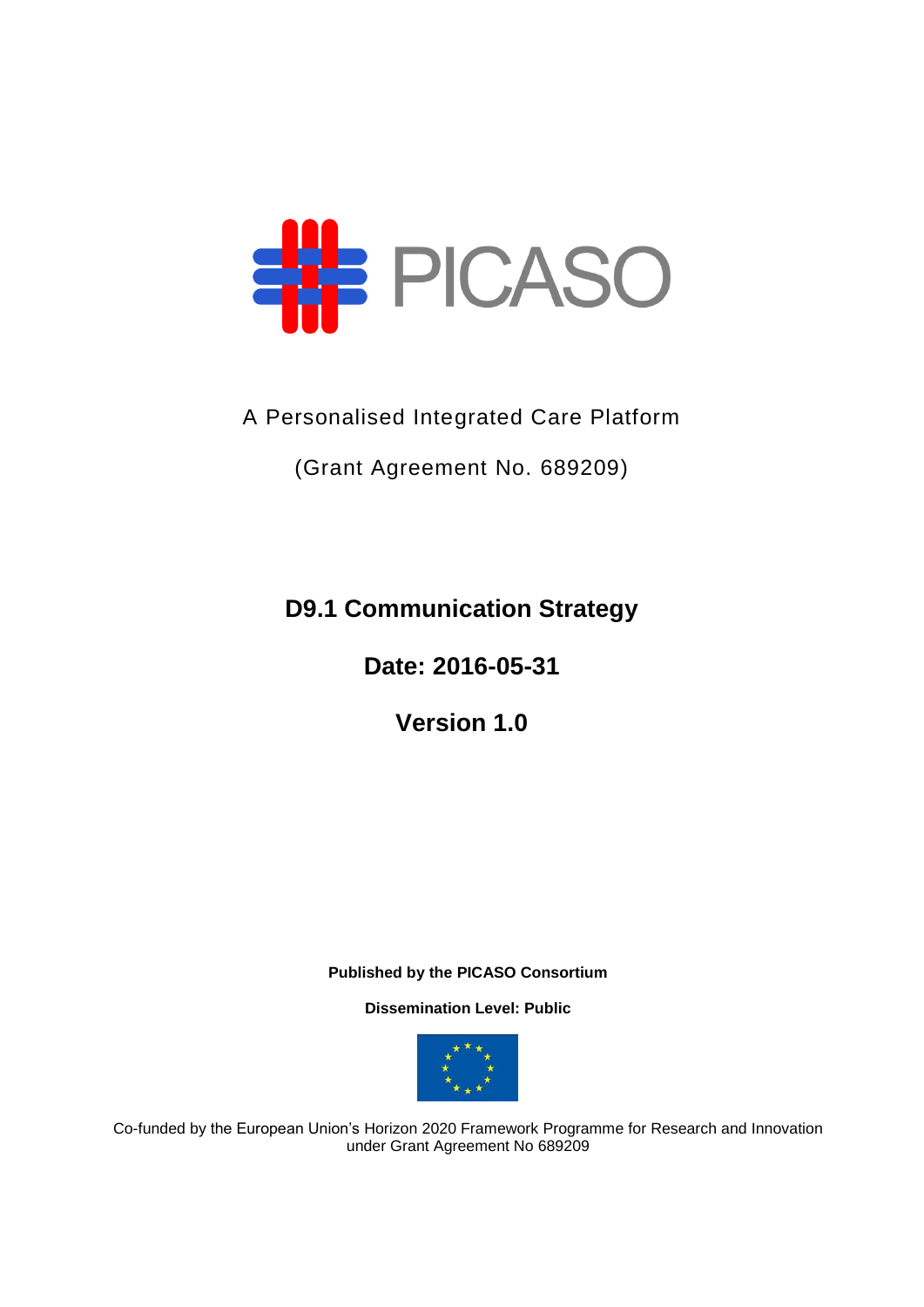# **Document control page**

| <b>Document file:</b>    | D9.1 Communication Strategy v1.0.doc                                                                            |
|--------------------------|-----------------------------------------------------------------------------------------------------------------|
| <b>Document version:</b> | 1.0                                                                                                             |
| Document owner:          | IN-JET                                                                                                          |
| Work package:            | WP9 - Impact Creation, Dissemination, Exploitation and Business Planning                                        |
| Task:                    | T9.1 - Communication Plans                                                                                      |
| Deliverable type:        | R                                                                                                               |
| <b>Document status:</b>  | $\boxtimes$ approved by the document owner for internal review<br>$\boxtimes$ approved for submission to the EC |

#### **Document history:**

|     | Version   Author(s)         | <b>Date</b> | Summary of changes made                                                   |
|-----|-----------------------------|-------------|---------------------------------------------------------------------------|
| 0.1 | Louise Birch Riley (IN-JET) | 2016-04-06  | Draft version                                                             |
| 0.2 | Louise Birch Riley          | 2016-05-18  | Updated to new template, completed<br>chapters, ready for internal review |
| 0.3 | Louise Birch Riley          | 2016-05-31  | Incorporated comments from internal<br>reviewers                          |
| 1.0 | Louise Birch Riley          | 2016-05-31  | Final version submitted to the European<br>Commission                     |

#### **Internal review history:**

| <b>Reviewed by</b>      | <b>Date</b> | <b>Summary of comments</b>        |
|-------------------------|-------------|-----------------------------------|
| Jutta Richter (UDUS)    | 2016-05-31  | Accepted with comments            |
| Markus Eisenhauer (FIT) | 2016-05-31  | Accepted with minor modifications |

#### **Legal Notice**

The information in this document is subject to change without notice.

The Members of the PICASO Consortium make no warranty of any kind with regard to this document, including, but not limited to, the implied warranties of merchantability and fitness for a particular purpose. The Members of the PICASO Consortium shall not be held liable for errors contained herein or direct, indirect, special, incidental or consequential damages in connection with the furnishing, performance, or use of this material.

Possible inaccuracies of information are under the responsibility of the project. This report reflects solely the views of its authors. The European Commission is not liable for any use that may be made of the information contained therein.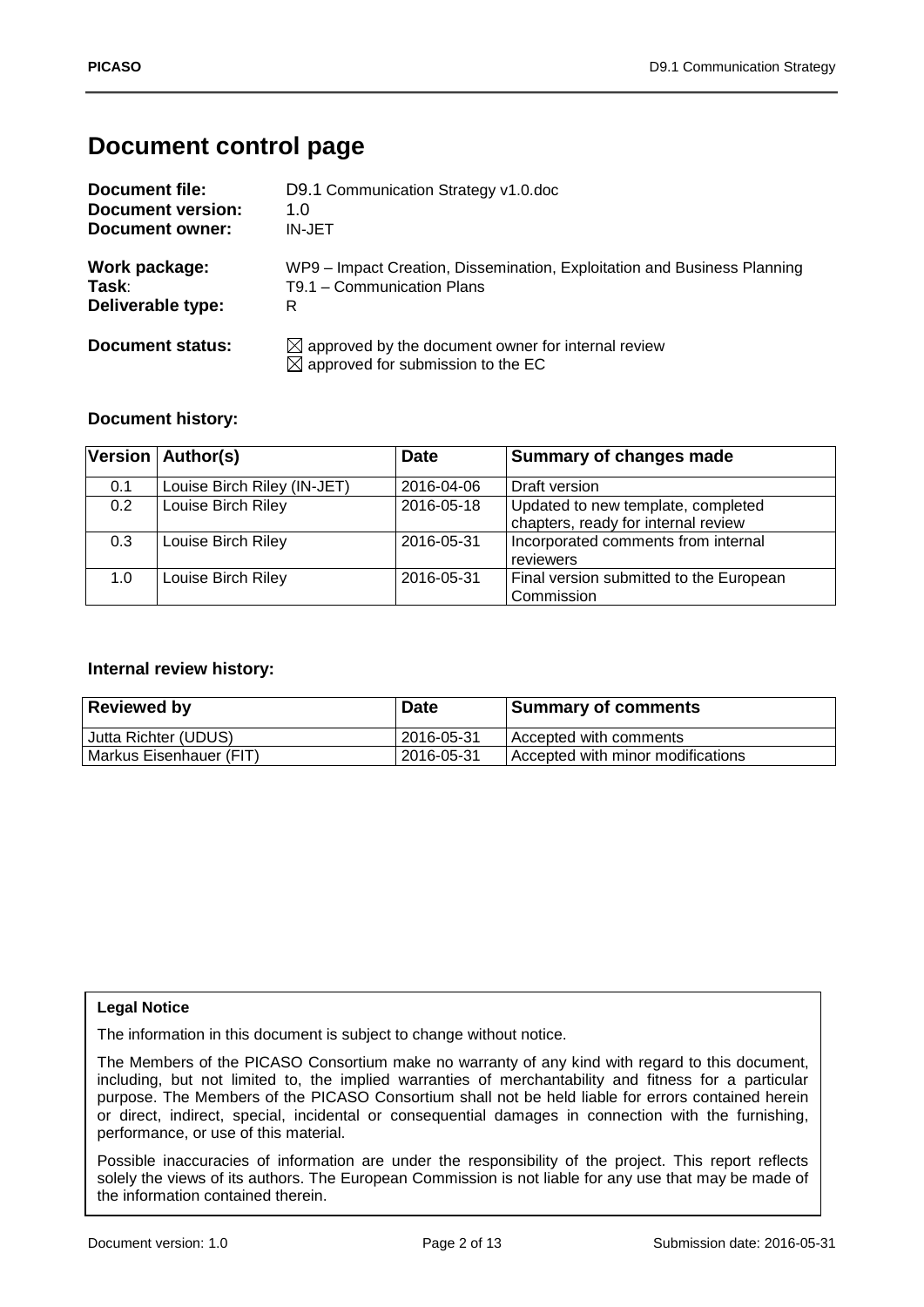# Index:

| 1            |  |
|--------------|--|
| $\mathbf{2}$ |  |
|              |  |
| 3            |  |
|              |  |
|              |  |
|              |  |
|              |  |
|              |  |
|              |  |
|              |  |
|              |  |
|              |  |
| 4            |  |
|              |  |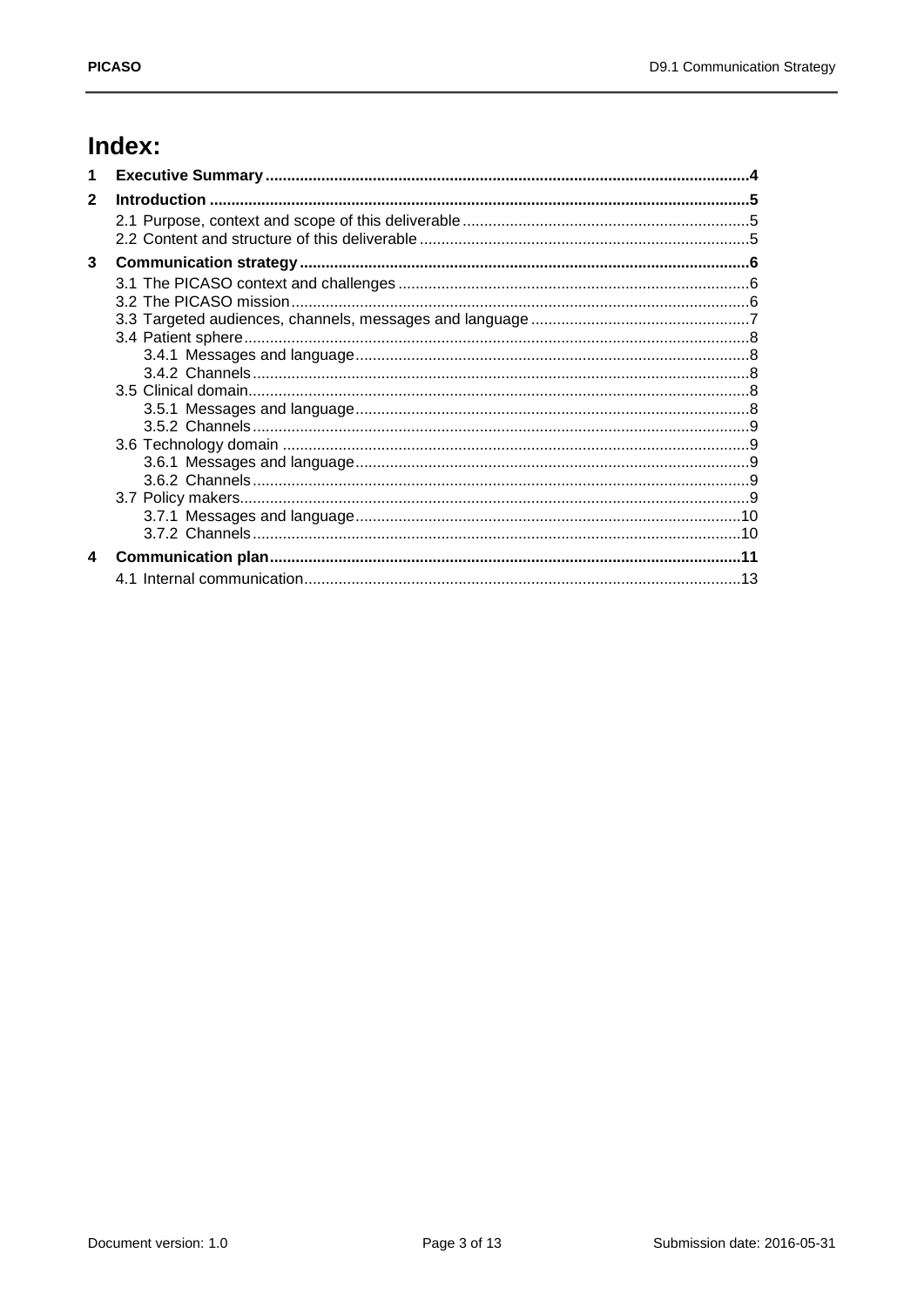## <span id="page-3-0"></span>**1 Executive Summary**

A key aim in PICASO is to maximise the impact of the project by actively and strategically communicating and disseminating its results and thus lay the best possible foundation for business planning and post-project exploitation.

The project is obliged to promote the project and its results, by providing targeted information to multiple audiences, including the media and the public, in a strategic and effective manner. One of the steps is to define a comprehensive communication plan.

This deliverable presents the project's communication strategy and plan for promoting the project, describing which stakeholders the project will target, with what messages and through which channels. Together with *D9.3 Dissemination strategy and plan*, this deliverable works as a reference point for all partners in communicating and disseminating the project and its outcomes.

Five main communication objectives are listed to achieve impact for different stakeholders. They include showing clinical and cost benefits of implementing an integrated care platform; building trust in the PICASO platform and acceptance of monitoring by the use of ICT and demonstrating that it is possible to develop a generic eHealth solution satisfying the needs of interested stakeholders in Europe.

The target groups are classified as 'patient sphere', 'clinical domain', 'technology domain' and 'policy makers' and the messages given reflect the communication objectives relevant for each group.

The primary communication channels in PICASO are the project and partner websites; social media sites such as Facebook, Twitter and YouTube and webinars. Other targeted channels include online publication and journal libraries; conferences; events, workshops, meetings; exhibitions; press and networks.

The last chapter presents the communication plan for web communication and marketing material. The project plans to continuously and actively publish news and results through the various channels to ensure visibility. Key results of the project will be delivered through the channels and PICASO plans to invite stakeholders to participate in the dialogue through the use of webinars and social media.

The related aspect of dissemination i.e. the sharing of results, is covered by *D9.3*. It involves scientific dissemination, event attendance and demonstration and presents how efforts are measured using key performance indicators. *D9.3* will also cover the responsibilities and formalities related to communication and dissemination of PICASO.

All partners are encouraged to think communication and dissemination in everything that the project does, bring forward all the 'good stories' about PICASO so that they can be told to the relevant target groups for maximum impact and to be open to the media by offering interviews and visits.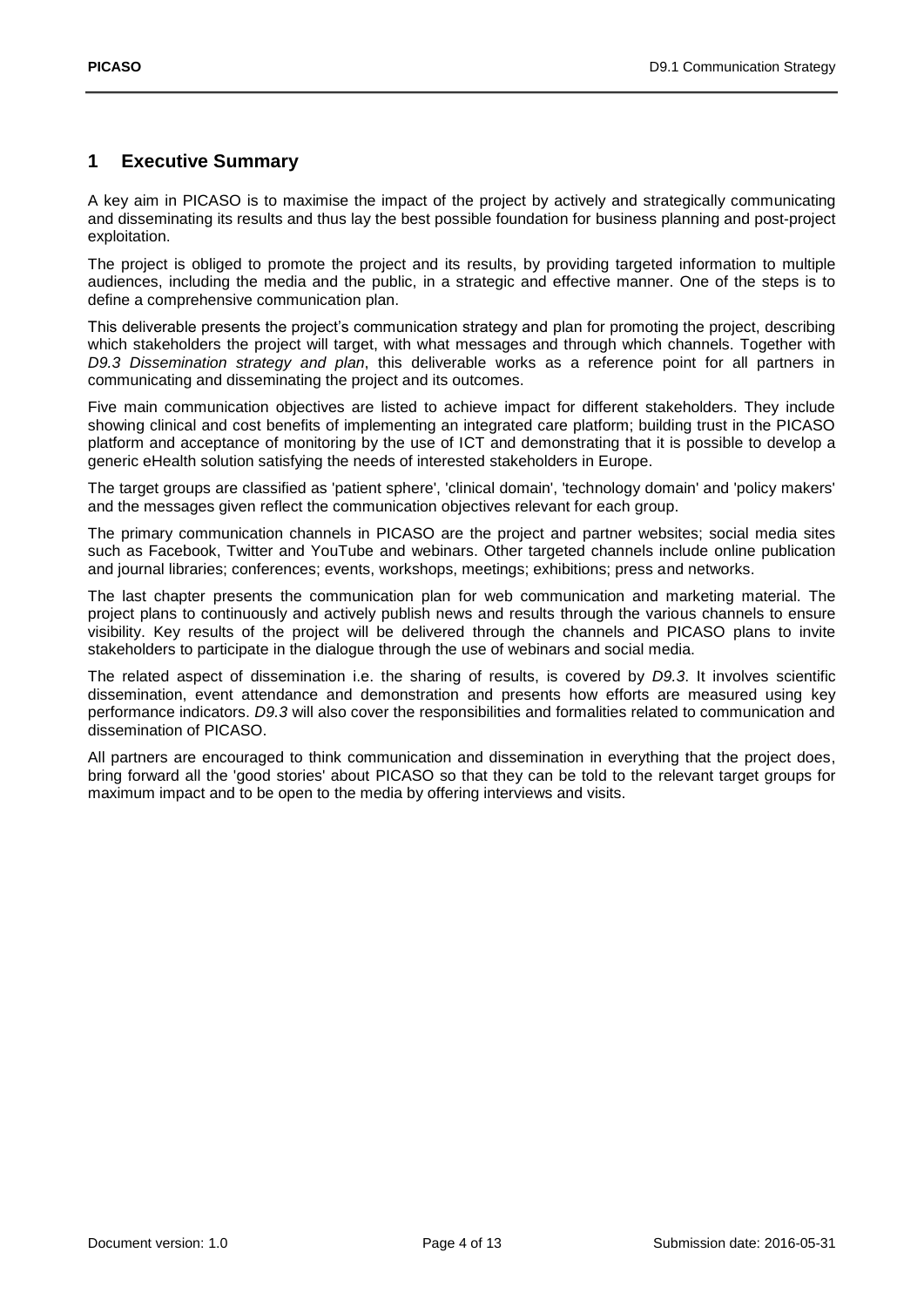# <span id="page-4-0"></span>**2 Introduction**

#### <span id="page-4-1"></span>**2.1 Purpose, context and scope of this deliverable**

The purpose of this deliverable is to present the PICASO communication strategy with the main aim to promote the PICASO project and its results through focus on targeted audiences, messages and channels (who, what and how).

The deliverable is part of T9.1 Communication plans in the work package on Impact Creation, Dissemination, Exploitation and Business Planning (WP9). An important output of the task is an agreed communication strategy and plan, using a variety of web communication channels and communication materials.

Other key activities involving scientific dissemination, networking, event organisation and demonstration are covered by the project's dissemination strategy and plan, *D9.3*. Both deliverables will work as reference points for communication and dissemination in PICASO.

#### <span id="page-4-2"></span>**2.2 Content and structure of this deliverable**

The deliverable outlines the goals and objectives of communication in PICASO followed by its target audiences and selling points. Each audience is described and coupled with messages and type of language. In the last chapter we describe how work is planned and how the project will measure its communication efforts.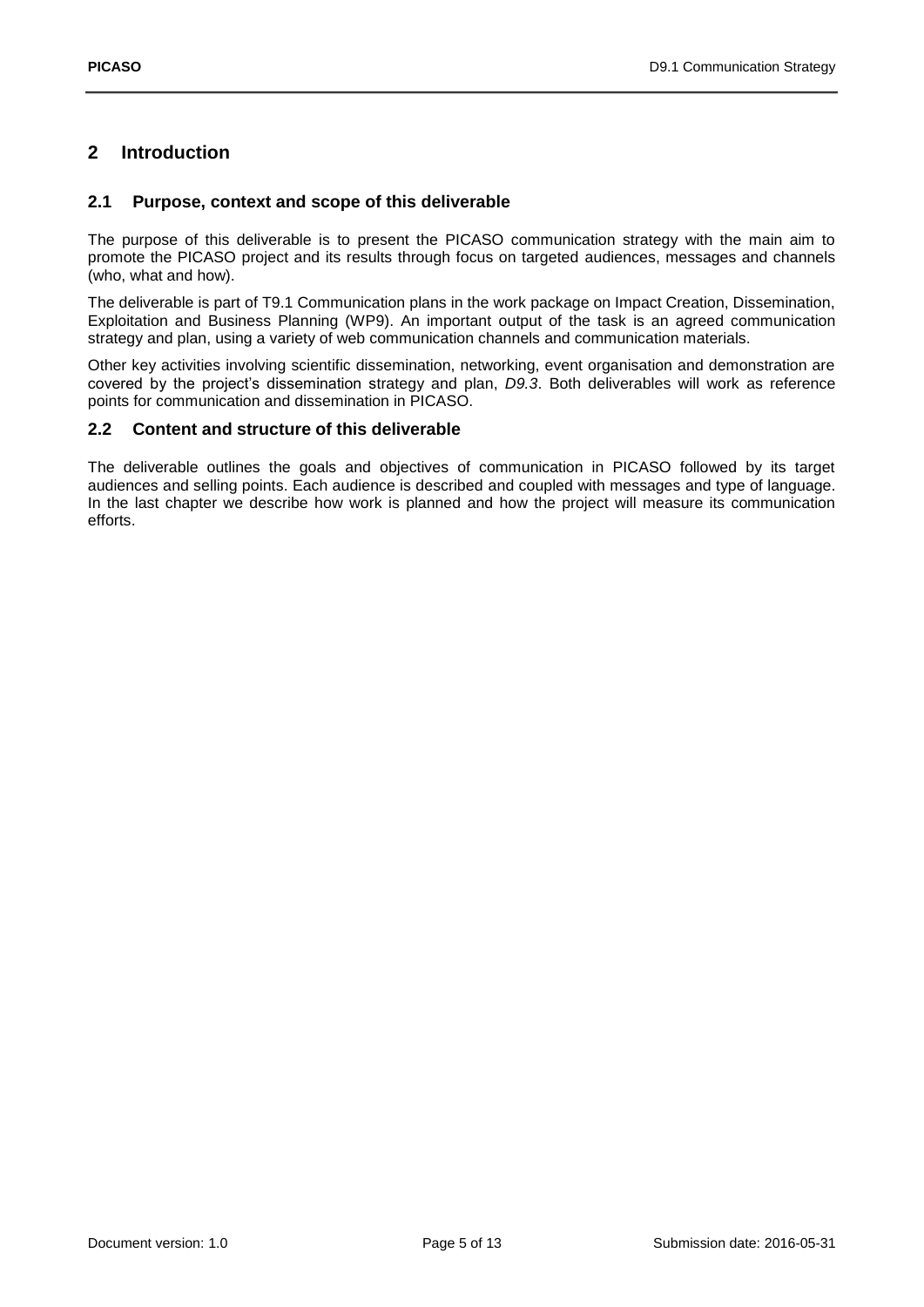### <span id="page-5-0"></span>**3 Communication strategy**

The overall strategy is to maximise the impact of PICASO by being active in communicating and disseminating the project and its results in a professional way and by developing a realistic exploitation strategy.

The communication objective is to achieve the following impact targeted at different stakeholders;

- Provide clinical evidence for benefits of integrated care to support uptake of PICASO technologies.
- Build trust by showing that the PICASO platform is a secure and safe work efficiency tool, supporting professional decision making.
- Demonstrate that it is possible to develop a generic eHealth solution deployable in different EU countries.
- Stimulate community and political acceptance of monitoring by the use of ICT based interventions.
- Make political decision makers see the cost-benefit of implementing an integrated care platform like PICASO and instantiate it in their own health systems.

The following specifies the target audiences in PICASO, including appropriate content, form and communication channels. It also sets out the timing of communication activities. Measurements of the efforts are handled in *D9.3 Dissemination strategy and plan*.

#### <span id="page-5-1"></span>**3.1 The PICASO context and challenges**

Improving welfare services by working together more efficiently has been on the agenda since the 1970s. Today, ICT solutions are seen as a great opportunity to fulfil the 'continuum of care' for the benefit of patients and carers across organisations but also as a tool to reduce costs.

On top of this, chronic conditions are on the rise and a growing number of people suffer from more than one chronic disease. This co-existence of diseases complicates treatment since most management guidelines and programmes focus on single conditions rather than combinations, making it difficult to treat and control coexisting diseases and increasing the complexity for patients who have to move between different parts of the health care system and services.

The PICASO project addresses the challenges of;

- coordinating care and treatment across silos
- adapting ehealth solutions to existing care models and plans
- managing multi-morbidities

#### <span id="page-5-2"></span>**3.2 The PICASO mission**

The PICASO mission is to develop an integrated platform, aiming to facilitate the establishment of comprehensive Continuum of Care management programs and containing an Integrated Care Platform, a Data Management Platform and a Multi-Morbidity Decision Support Tool with the following characteristics:

#### The PICASO Integrated Care Platform;

- is an integration platform for sharing of a patient's complete care pathways across multi-actor care spaces with appropriate tools such as risk prediction models for the interpretation of patients' immediate and future health status and the ability to dynamically adjust the content and management of the delivered care services so it always is adapted to the patient's personal health status and ability.
- contains a robust, privacy compliant, cloud based Resource Management system that can perform acquisition of physiological and behavioural data in non-clinically controlled care spaces, taking into account the variability in the population in order to provide carers with realistic situational awareness.
- creates a new approach to integrated care based on the concepts of dynamic service narratives that define the workflow (content and management of care services) to be launched and orchestrated across the relevant care spaces.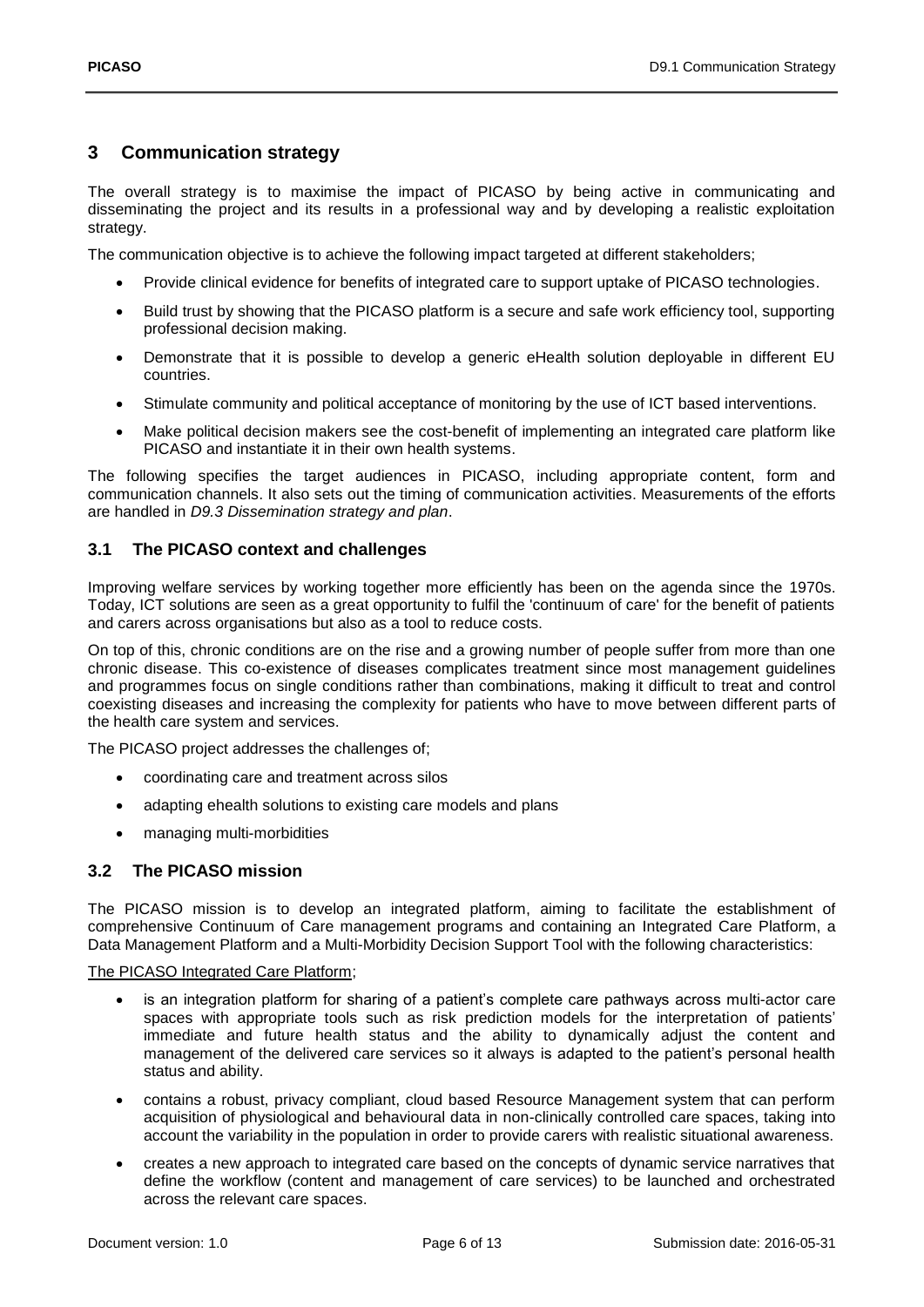provides decision support for multi-actor interaction and enables patients and relatives to become active participants.

The PICASO Data Management Platform;

- provides role based access for carers to distribute shared data and exchange of knowledge about the patient's status in an intuitive collaborative platform.
- provides a framework for secure, privacy compliant, and role based information sharing through a common view of data allowing carers to control and share patient information and exchange knowledge across care networks using intuitive, interactive ad-hoc information search.

The PICASO Multi-Morbidity Decision Support Tool;

- contains a decision support methodology for analysing conflicts, constraints and limitations from single-morbidity care plans and patient/physician/therapist preferences applied to patients with comorbidities and multi-morbidity conditions by using the concept of constraint satisfaction problem, to allow the cares to define new care programmes for the management of co-morbidities in community and home care settings.
- forms the basis for new training programmes for the care workforce, new organisational models and new ways of exchanging medical information to improve the coordination of multi-morbidity care management across silos.

#### <span id="page-6-0"></span>**3.3 Targeted audiences, channels, messages and language**

The target audiences for communication in PICASO can be divided into four main categories: Patient sphere, clinical domain, technology domain and policy makers with subgroups as indicated in the table below.

| <b>Patient sphere</b>                                        | <b>Clinical domain</b>                                            | <b>Technology domain</b>                                  | <b>Policy makers</b>                                  |
|--------------------------------------------------------------|-------------------------------------------------------------------|-----------------------------------------------------------|-------------------------------------------------------|
| Patients and relatives                                       | Professional health care<br>providers                             | ICT industry providers                                    | National health<br>authorities                        |
| Patient organisations                                        | Healthcare professionals<br>at hospital and outpatient<br>clinics | Mobile technology<br>providers                            | Regional health<br>authorities                        |
| General public                                               | Health administrators                                             | Health technology<br>providers (software and<br>hardware) | Local health authorities                              |
| Psychologists,<br>sociologists and<br>behavioural scientists | Home and community<br>carers and (social)<br>administrators       | Standardisation bodies                                    | <b>Health economists</b><br>Health insurance provider |
| Press                                                        | Pharmaceutical<br>companies                                       | ICT health projects                                       | EU                                                    |

#### **Table 1 Targeted audiences for communication in PICASO**

The main channels used for communication in PICASO are;

- project website
- social media
- webinars
- partner websites and social media platforms
- online publication and journal libraries
- conferences
- events, workshops, meetings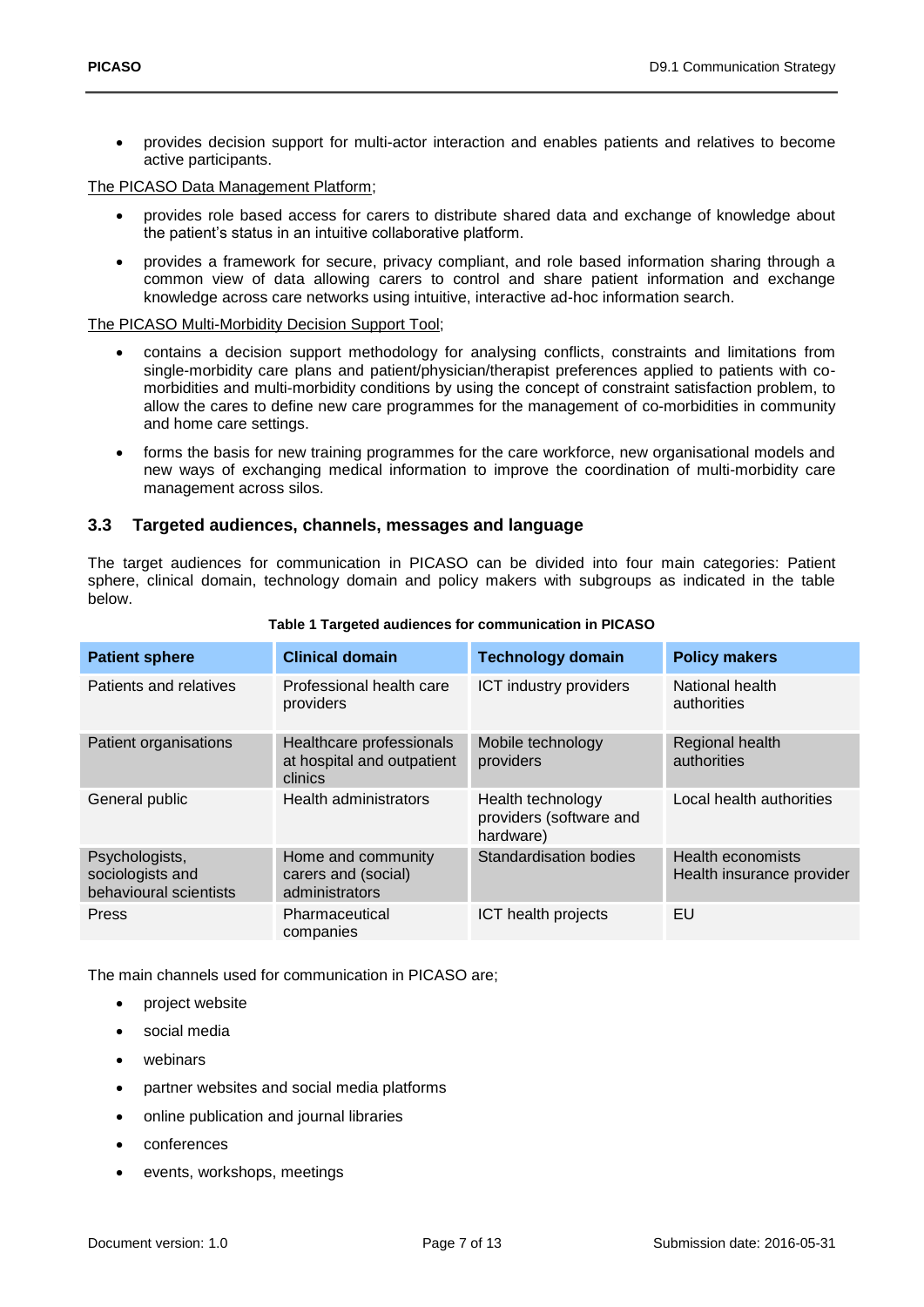- exhibitions
- press and networks (local, national, EC channels)

The messages, language and channels used for each target group are described in the following sections. The messages will most likely change and expand as the project progresses and should be considered a starting point for communication.

#### <span id="page-7-0"></span>**3.4 Patient sphere**

The patient sphere covers patient groups with multi-morbidities, especially patients diagnosed with Rheumatoid Arthritis or Parkinson's disease and Cardio Vascular Diseases as the co-morbidities since these conditions are the applying clinical areas in PICASO. Relatives and associated patient organisations also belong to this target group. However, a general audience is also approached including society at large, press, researchers and companies with expertise in cultural mechanisms.

#### <span id="page-7-1"></span>**3.4.1 Messages and language**

The main communication objective is to gain community and patient acceptance of tele-monitoring in the management of co-morbidities and individual care programmes.

The message is that the PICASO ICT platform offers the patient a personal continuity of care programme from hospital to home where doctors, nurses and carers may access the same information across sectors, and where information and multiple care plans are dynamically adjusted.

The platform offers close monitoring and personal feedback which help the patient to comply with therapy and better self-manage the diseases.

The language used in communication is predominantly non-specialist, using everyday language, providing explanations of specialist terms (clinical, organisational and technical) and illustrative examples. For patient organisations and cultural scientists, the language can use medium to high specialist terms.

#### <span id="page-7-2"></span>**3.4.2 Channels**

The following are the channels for communication to the patient sphere;

- project website dedicated page for the patient sphere
- dedicated blogs, Facebook, YouTube, (Instagram) short news and videos
- webinars on patient empowerment and have participation of patients, relatives and carers
- press press releases targeted the general public

#### <span id="page-7-3"></span>**3.5 Clinical domain**

The clinical domain covers professional health care providers across health care sectors, focusing on continuity of care programmes between hospitals, outpatient clinics and homes for patients with chronic conditions and co-morbidities. PICASO will especially target professional health care providers who are specialised in or have experience with patients who have been diagnosed with Rheumatoid Arthritis or Parkinson's disease and diabetes and with Cardio Vascular Diseases as the co-morbidities.

#### <span id="page-7-4"></span>**3.5.1 Messages and language**

The communication objectives are to provide clinical evidence for benefits of integrated care to support uptake and build trust by showing that the PICASO platform is a secure and safe work efficiency tool, supporting professional decision-making. It provides integrated care across silos for a better continuum of care and thus service for patients.

The objective is also to demonstrate the potential in deploying new organisational models and new ways of exchanging medical information to improve the coordination of care management across silos. A final aim is to demonstrate the cost-benefit of implementing an integrated care platform like PICASO. The rationale is that by improving workflows of health and social carers and fostering more active participation of the patients in the care process the result is a reduction of hospital admissions and days spent in care institutions.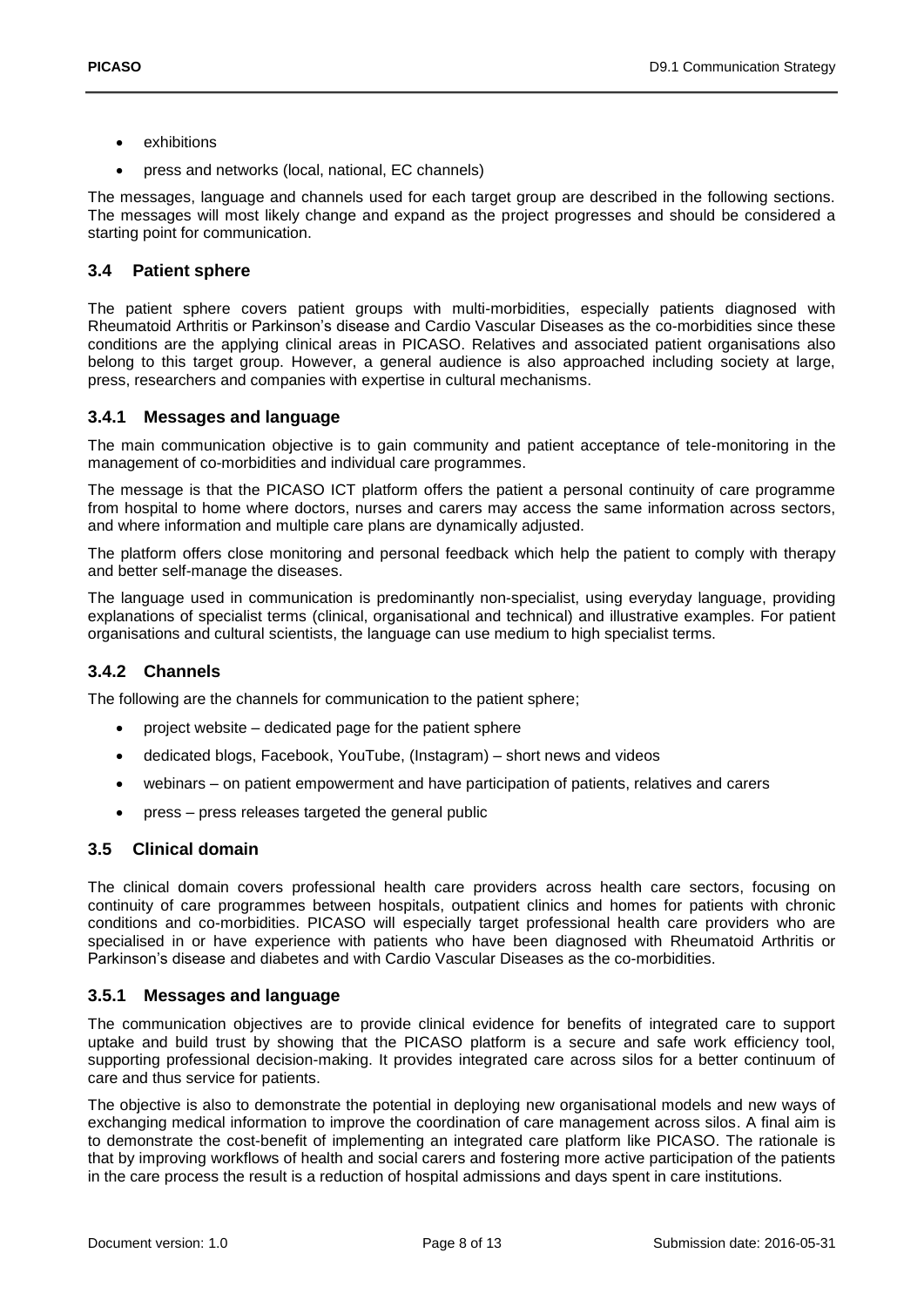The language predominantly uses medium to high specialist terms, anticipating a high level of clinical and organisational knowledge and uses less specialist terms when communicating about technical topics.

#### <span id="page-8-0"></span>**3.5.2 Channels**

The following are the primary channels for communication to the clinical domain;

- project website dedicated page for the clinical aspects
- clinical partner websites press releases and news
- webinar management of co-morbidities with participations of medical professionals
- conferences and network events submission and presentation of medical papers
- online publication and journal libraries submission and acceptance of medical (journal) publications

#### <span id="page-8-1"></span>**3.6 Technology domain**

The technology domain covers health technology and ICT stakeholders, such as software and hardware companies, research institutions, standardisation bodies and projects.

#### <span id="page-8-2"></span>**3.6.1 Messages and language**

The communication objectives are to demonstrate that it is possible to develop a generic eHealth solution deployable in all EU countries and to demonstrate how the PICASO platform is a secure and safe work efficiency tool for supporting professional decision-making.

The message is that the PICASO platform (integrated care platform, data management platform and decision support tool) facilitates the establishment of comprehensive Continuum of Care management programs. It offers a new generation of integrated service components and a cloud based platform for management of continuum of care plans based on improved usability (through high level abstraction tools), organisational and software adaptability (personal dynamic narratives across care sectors and service orchestration of care plans), high degree of flexibility, interoperability and scalability, allowing private and public partnerships.

The language predominantly uses medium to high specialist terms, anticipating a high level of knowledge of technical topics and ICT and uses less specialist terms when communicating clinical, organisational and user needs.

#### <span id="page-8-3"></span>**3.6.2 Channels**

The following are the primary channels for communication to the technology domain;

- project website dedicated page for the ICT aspects, news, newsletters
- Twitter, YouTube (LinkedIn) sharing of project news and event invitation, videos
- industrial and research partner websites and social media press releases, articles and news
- conferences and network events submission and presentation of scientific papers
- online publication and journal libraries submission and acceptance of scientific (journal) publications
- exhibitions leaflet, posters, demonstrations

#### <span id="page-8-4"></span>**3.7 Policy makers**

The policy domain covers health authorities at all levels (national, regional and local) responsible for care strategies and investments, health economists, and policy makers (local, national and EU level). The domain also covers health insurance actors who in some countries decide the budget and chargeable services.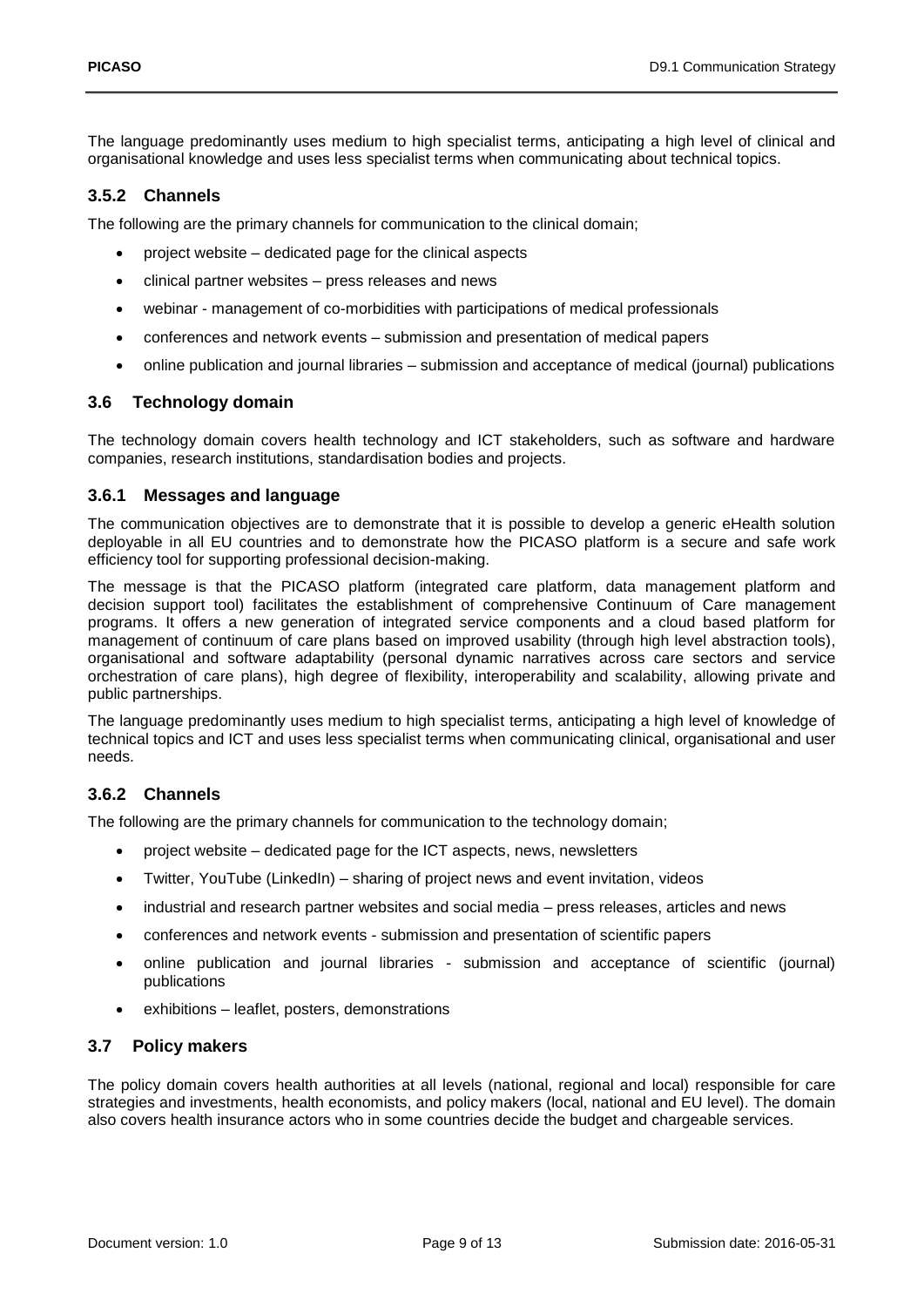#### <span id="page-9-0"></span>**3.7.1 Messages and language**

The communication objectives are to stimulate political acceptance of monitoring by the use of ICT based interventions; demonstrate the cost-benefit of implementing an integrated care platform like PICASO and instantiate it in existing health systems and to show that it is possible to develop a generic eHealth solution deployable in all EU countries, strengthening Europe's industrial position and competitiveness.

The message is that the PICASO platform as an ICT platform can support the highly individualised management of patients with complex conditions and co-morbidities across the traditional silos and in different national settings and facilitate the establishment of comprehensive continuum of care management programs for the benefit of the healthcare providers and patients.

PICASO demonstrates the cost-benefits in deploying an integrated care platform such as increased cost efficiency in workflows of health and social carers, more active participation of the patients in the care process resulting in a reduction of hospital admissions and days spent in care institutions.

The language predominantly uses medium to high specialist terms, anticipating a high level of economic, cultural and organisational knowledge and uses less specialist terms when communicating about technical and clinical topics.

#### <span id="page-9-1"></span>**3.7.2 Channels**

The main communication channels to the policy domain are;

- project website deliverables and news about the project results
- press and networks press releases, news through local, national and EC networks and channels
- exhibitions, meetings leaflet, posters and demonstrations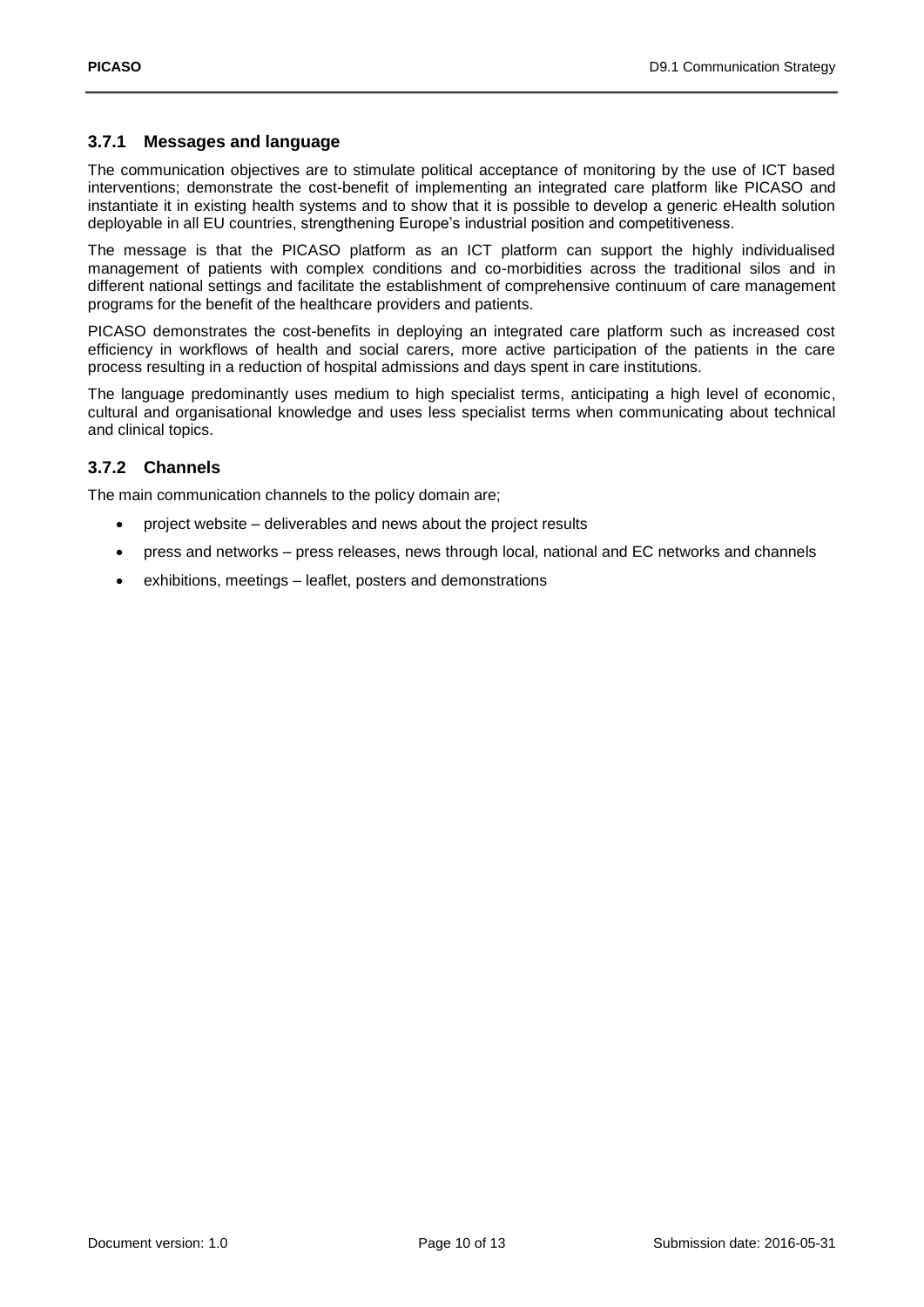## <span id="page-10-0"></span>**4 Communication plan**

Communication is related to the promotion of PICASO and its results, using a variety of web communication channels and communication materials. The following presents the plan for web communication and marketing material. Plans related to the sharing of the project results i.e. dissemination activities are covered by *D9.3 Dissemination strategy and plan* involving publications, conferences, networking, event organisation and demonstrations. Measuring the efforts through the use of Key Performance Indicators (KPI) will also be presented in *D9.3*.

The plan is to continuously and actively publish project news and results on the project and partner websites and through social media channels to ensure visibility.

Key results related to the PICASO objectives and documented in the project deliverables are communicated to the different target groups through the different channels as they appear. The following list presents the timing (in project months) of deliverables (and hence communication) related to the objectives;

- clinical evidence for benefits of integrated care
	- o M2: D2.1 Scenarios and use cases for integrated care
	- o M6: D3.1 Integrated Care Plans Across Care Sectors Analysis and Recommendations
	- o M6: D3.3 The PICASO ethical guidelines
	- o M18 D3.5 Privacy Compliance Laws Associated with Surveillance
	- o M18 D3.6 Practical Implementation of Patient Empowerment and Joint Care
	- o M24 D3.4 Ethical Analysis of Monitoring and Privacy Impact Assessment
	- o M24 D3.2 Constraint Resolved Care Models for Management of Patients with Multimorbidities
	- o M36 D8.11 Final Evaluation Report of Early Risk Detection and ICT Based Intervention
- security and safety of the PICASO platform as a work efficiency tool
	- o M2: D2.1 Scenarios and use cases for integrated care
	- o M7: D2.3 The PICASCO architecture specification
	- o M6: D3.3 The PICASO ethical guidelines
	- o M7: D2.3 The PICASCO architecture specification
	- o M18 D3.5 Privacy Compliance Laws Associated with Surveillance
	- o M18 D3.6 Practical Implementation of Patient Empowerment and Joint Care
	- o M24 D3.4 Ethical Analysis of Monitoring and Privacy Impact Assessment
	- o M24 D3.2 Constraint Resolved Care Models for Management of Patients with Multimorbidities
	- o M36: D8.11 Final Evaluation Report of Early Risk Detection and ICT Based Intervention
- generic eHealth solution deployable in all EU countries
	- o M6: D8.1 Trial Definitions for Integrated Care Management
	- o M7: D2.3 The PICASCO architecture specification
	- o M9: D8.2 Trial Protocol for RA and Comorbidities Trial in Germany
	- o M9: D8.3 Trial Protocol for PD and CVD trials in Italy
	- o M12 D8.4 First Annual Trial Progress and Ethical Report
	- o M18: D9.5 Plan for Contributions to Standardisation
	- o M24 D8.7 Second Annual Trial Progress and Ethical Report
	- o M24 D8.8 Second Trials Installation and Annual Updates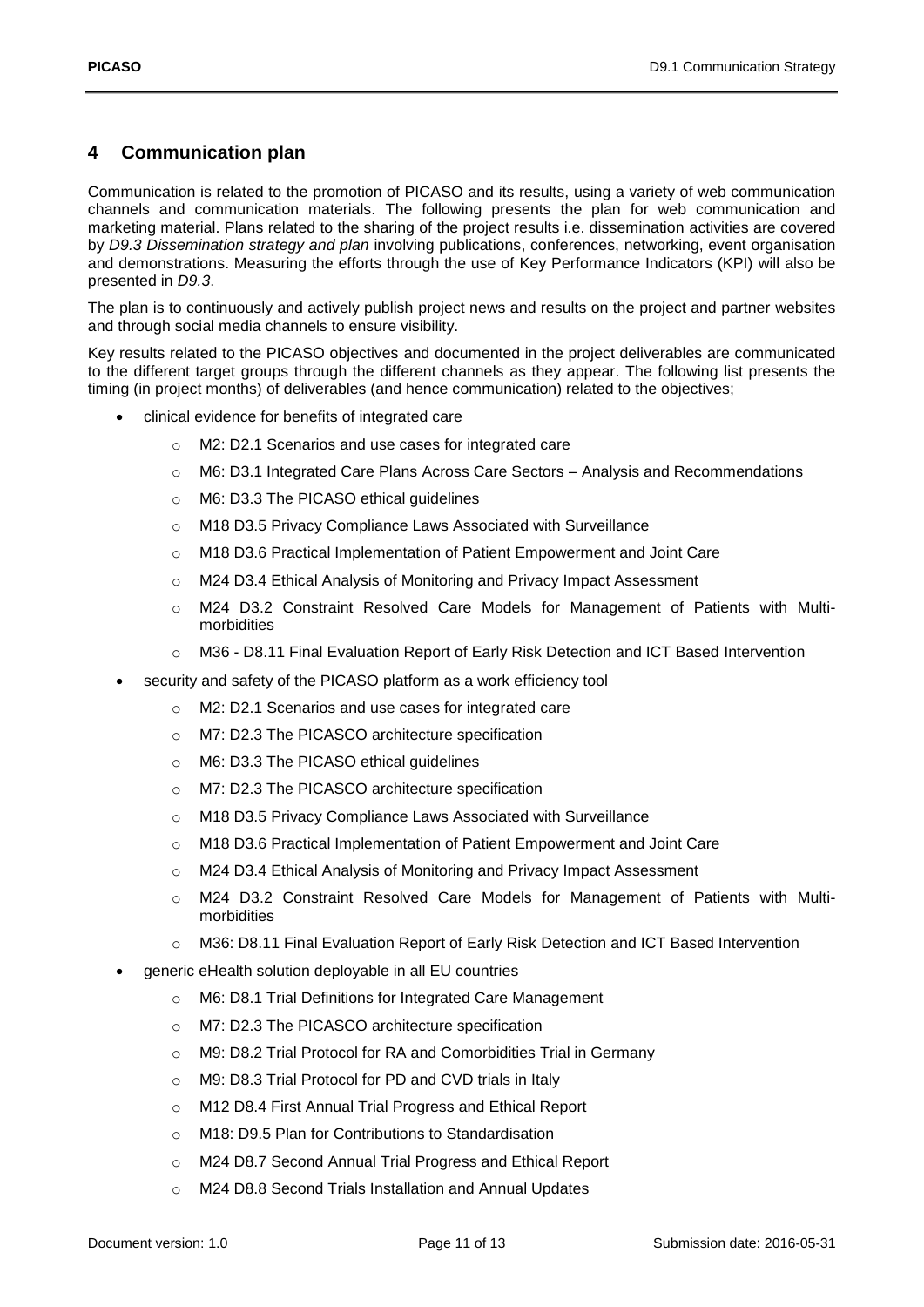- o M36 D8.9 Third Annual Trial Progress and Ethical Report
- o M36 D8.10 Third Trials Installation and Annual Updates
- community and political acceptance of ICT based monitoring
	- o M2: D2.1 Scenarios and use cases for integrated care
	- o M36 D8.11 Final Evaluation Report of Early Risk Detection and ICT Based Intervention
- cost benefit of an integrated care platform
	- o M30 D9.7 Integrated Care Economics and Cost Benefit Analysis
	- o M36 D8.11 Final Evaluation Report of Early Risk Detection and ICT Based Intervention

Demonstrators will be communicated to the general public and ICT communities in videos and at events. The following list presents the timing of demonstrators and the subsequent communication activity;

- Year 1
	- o M9 D5.1 Data Models and Shared Memory Objects Structures Demonstrator
	- o M12 D4.3 First version patient private cloud Demonstrator
	- o M12 D5.4 First Integrated Data Management Subset in Public Cloud Demonstrator
	- o M12 D7.4 First Private and Public Cloud Integration Demonstrator
	- o **M12 D7.5 First PICASO Integrated Care Platform Demonstrator**
	- o M12 D8.5 First Trials Installation and Annual Updates Demonstrator
- Year 2
	- o M24 D4.5 Second version patient private cloud demonstrator
	- o M24 D5.6 Second Integrated Data Management Subset in Public Cloud Demonstrator
	- o M24 D7.7 Second Private and Public Cloud Integration Demonstrator
	- o **M24 D7.8 Second PICASO Integrated Care Platform Demonstrator**
	- o M26 D7.6 Second Care Management and Design Tools Demonstrator
- Year 3
	- o M36 D4.6 Third version patient private cloud demonstrator
	- o M36 D5.7 Third Integrated Data Management Subset in Public Cloud Demonstrator
	- o **M36 D7.9 Third PICASO Integrated Care Platform Demonstrator**

Four webinars will be organised to share knowledge and best practise. Two events will be webcast by the end of Y2 and another two by the end of Y3. Partners will decide whether to organise some of the events targeted the two countries of the trials or whether to approach a broader European audience, using English.

- two webinars on patient empowerment with participation of patients, relatives and carers;
	- o the events will be marketed beforehand with invitations, website news and through newsletter.
- one webinar on integration of care with participation of a broad selection of care givers
	- $\circ$  the event will be marketed beforehand with invitations, website news and through newsletter.
- one webinar on management of co-morbidities with participations of medical professionals.
	- $\circ$  the event will be marketed beforehand with invitations, website news and through newsletter.